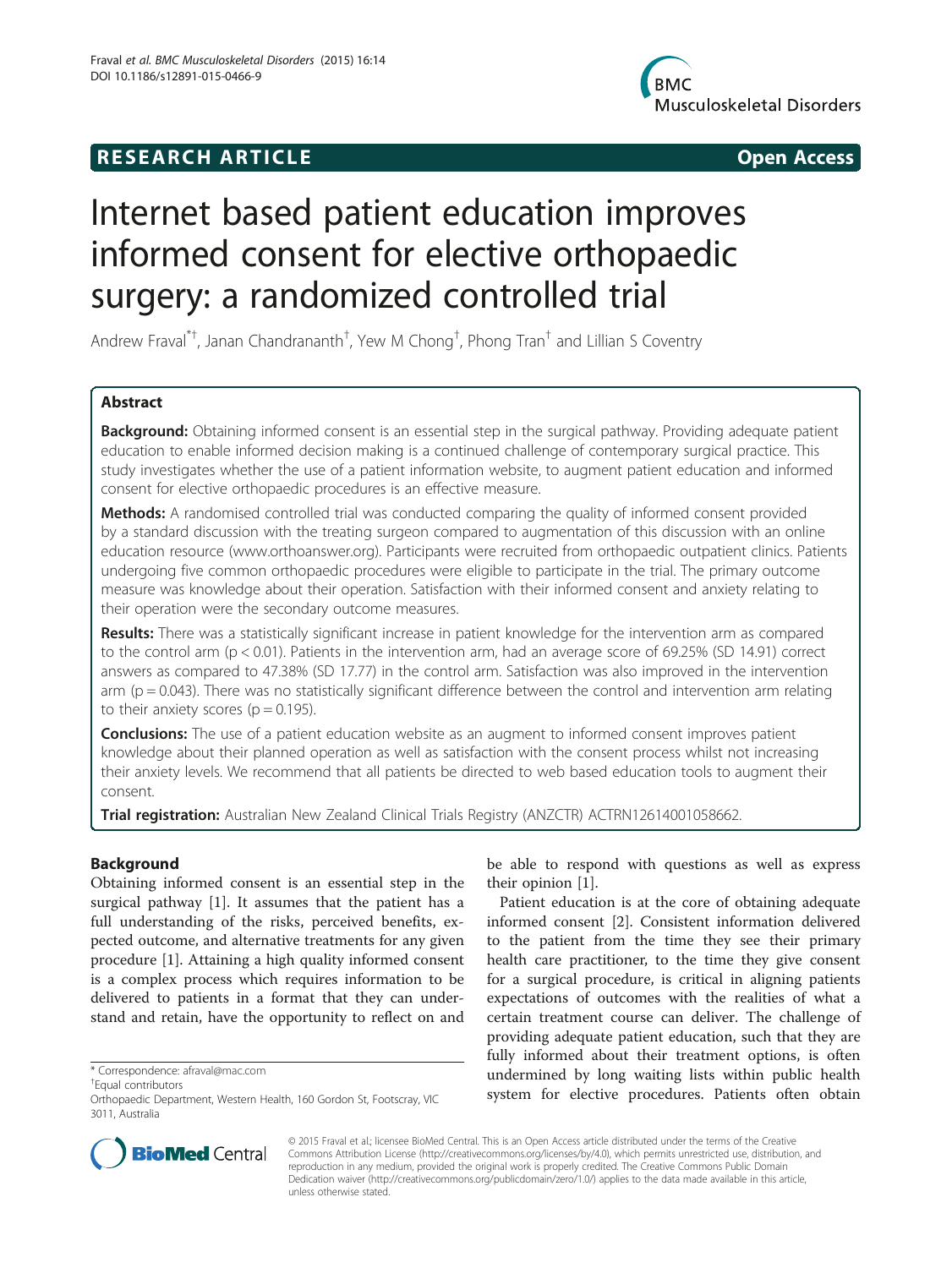information from friends and family or online rather than directly from medical practitioners [\[3](#page-4-0)]. This leads to a heterogeneous message about their condition and the treatment options suitable for them. These misconceptions may not be adequately overcome within the confines of a short surgical consultation in a busy outpatient clinic.

The importance of ensuring adequate patient education prior to surgical procedures is underpinned by the finding that a patient's expectations for the outcome of a surgical procedure have a significant bearing on how satisfied they will be after their operation [\[4](#page-4-0)]. Thus an important part of optimising surgical outcomes relates to educating the patient adequately about the likely benefits and limitations of their proposed operation. Furthermore, a failure to provide adequate information relating to the risks or side effects of surgical procedures remains the leading cause of successful litigation against practicing surgeons [\[5](#page-4-0)]. Reports indicate that some patients receiving elective surgical procedures do not receive adequate information, the information is not fully understandable or the information patients receive is not tailored to their particular needs [\[6](#page-4-0)].

Given the demands of obtaining a high quality informed consent, various stradegies have been employed and investigated to assist the clinician to effectively inform their patients. Interventions previously employed include providing patients with written information in a paper or digital fromat, providing audiovisual presentations relating to their planned procedure, engaging in prolonged and structured discussions or testing patient's knowledge following a discussion with their clinician [[7\]](#page-4-0). Providing written additional information has been shown to be a useful intervention to improce informed consent. There may be a benefit to providing this information in an online rather than hard copy format due to it's accessibility and the emergence of online patient information websites [\[7](#page-4-0)].

With this in mind, we have conducted a randomised controlled trial to answer the question: does exposing patients to an education website [[8\]](#page-4-0) as an augmentation to the standard consent process, improve the quality of informed consent attained. Our hypothesis is that we will find this intervention to be an effective tool in improving the quality of informed consent. This research builds on previous investigations which have shown positive outcomes following a range of consent augmentation strategies (Cohcrane). Our study is unique in that the intervention was carried out at a departmental level and across a number of elective Orthopaedic procedures.

### Methods

Between September 2013 to May 2014 a randomised controlled trial was conducted comparing the quality of informed consent provided by a standard discussion with the treating surgeon compared to augmentation of this discussion with an online education resource [\(www.](http://www.orthoanswer.org/) [orthoanswer.org](http://www.orthoanswer.org/)). Ethics approval for this study was obtained from the Western Health low risk human research ethics panel.

#### Participants and setting

Patients were recruited from the Western Health orthopaedic outpatient clinic. All patients that were booked for five common orthopaedic procedures were eligible to participate in the trial. The operations included were total knee arthroplasty, total hip arthroplasty, knee arthroscopy, shoulder arthroscopy and ACL reconstruction. Patients with an English reading level of grade 5 or below were excluded from participating. A patient's reading level was assessed using the Rapid Estimate of Adult Literacy in Medicine (REALM) screening tool [[9\]](#page-4-0).

#### Intervention

Computer randomisation was carried out by a random sequence generated by the STATA statistical software program using simple randomisation. Concealment to the randomisation sequence was by sealed envelope. Both control and intervention arms received the standard consent discussion as carried out by their treating surgeon. The control arm, completed surveys relating to the outcome measures of this study directly after their appointment with the surgeon. The experiment arm were facilitated to read the relevant section of the website, after having spoken to their surgeon about their planned operation. They were then directed to complete the same surveys (Figure [1](#page-2-0)).

Regarding the process by which the intervention was delivered, patients were facilitated by clerical staff employed by the hospital during this period. This occurred in conjunction with completion of standardised forms relating to the administrative process of being added to the elctive surgical wait list. The clerical staff were not part of the research team. Patients read the website whilst onsite utilising both desktop computers and tablet devices. The clerical staff were available to resolve any technical issues related to accesing the website. No clinical questions were answered by the clerical staff. No members of the research team were present during this period. Patients completed surveys immediately following having read the website. There were no measures in place to ensure that patients had completed reading the website other than a verbal acknowledgement to the clerical staff.

The orthopaedic units' website [\(www.orthoanswer.org](http://www.orthoanswer.org/)) was utilised as the patient education tool. It is written at a basic English reading level catering for patients with a reading level of grade 5 or above. It is designed as a walkthrough overview of each procedure along the lines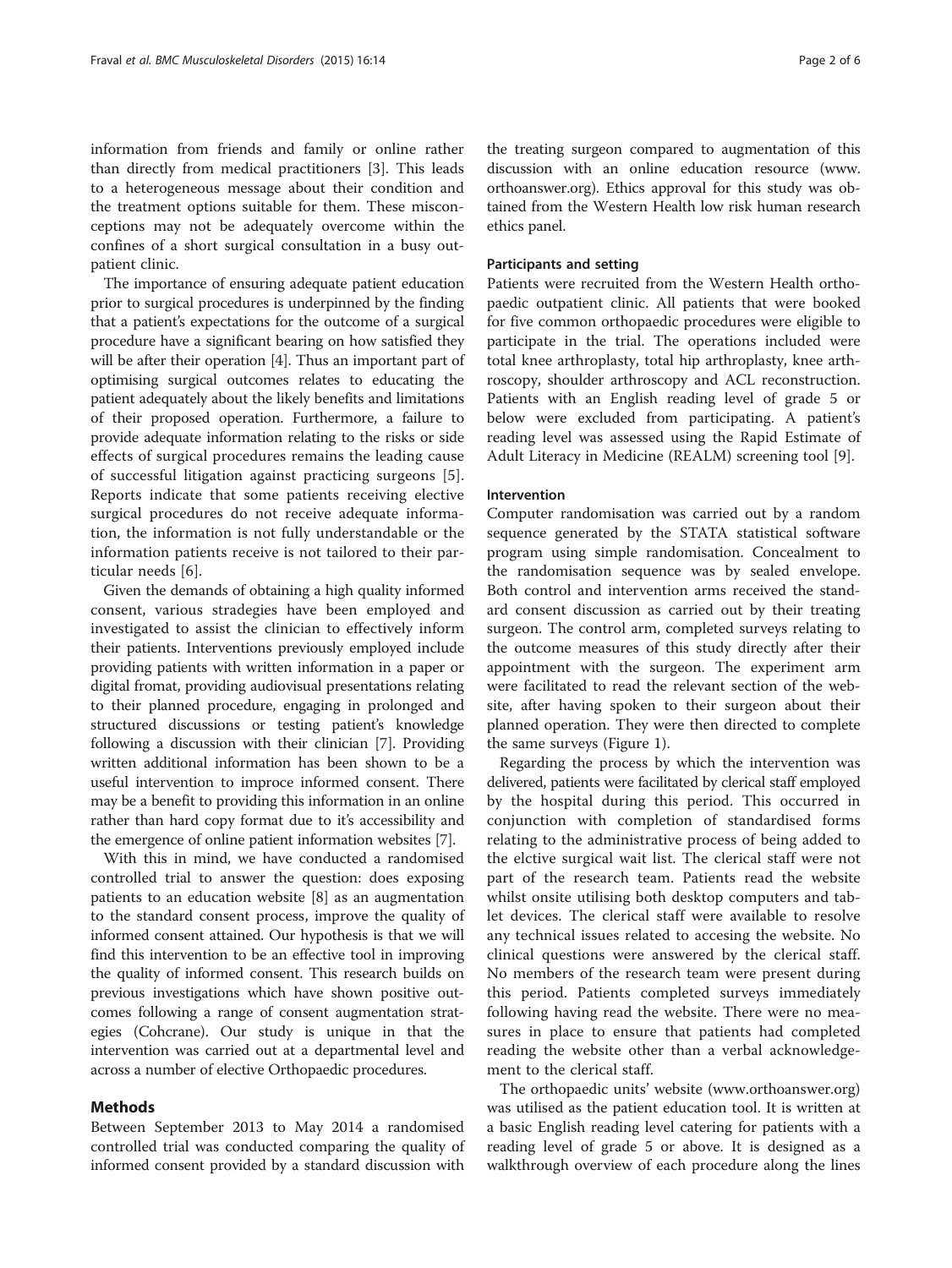<span id="page-2-0"></span>

of diagnosis and indications for surgery, complications, pre-operative, intra-operative and post operative care. This website is a free resource which has been developed by the Western Health Orthopaedic department. It has received no commercial funding and all contributers have done so on a purely voluntary basis. The website has been contributed to by orthopaedic residents and registrars, physiotherapists, occupational therapists and medical students. It has been reviewed by consultant orthopaedic surgeons from the Western health service to ensure that information is accurate and reflects current practice.

#### Outcome measures

We assessed the quality of informed consent via three outcome measures. The primary outcome measure was knowledge about their operation. Satisfaction and anxiety were the secondary measures. Knowledge was assessed using an operation specific questionnaire, which tested patient's understanding in the important areas relating to their ability to provide informed consent. These included the common side effects, uncommon but serious risks, length of the procedure, time to recovery following the operation, benefits of the operation and alternatives to surgery. Our surveys were based on the Deaconess Informed Comprehension Test, which is a validated survey to assess generalised knowledge of informed consent [[10](#page-4-0)]. Satisfaction was assessed using the Client Satisfaction Questionnaire (CSQ-8). This is a validated eight-question

survey to assess satisfaction with a service provision [[11\]](#page-4-0). Anxiety was assessed using the State-Trait Anxiety Index, which is a validated survey to assess a patient's level of anxiety, in this case in relation to their planned surgery [[12](#page-4-0)].

#### **Demographics**

Demographic data collected included gender, age and their highest level of education attained. Education level was recorded in the categories of: no formal education, primary school, secondary school, trade or Tafe certificate, tertiary education and postgraduate education.

## **Statistics**

Results were analysed with the STATA statistical software package. Continuous data such as survey scores and age of patients is reported in terms of the mean and 95% confidence interval. The mean of continuous data between intervention arms is compared using the Ttest. Dichotomous data such as education is compared using z-test of two proportions. Gender is compared using the chi-square test.

To detect an improvement of 20% in the primary outcome measure of knowledge in the experiment group, which is in keeping with the observed magnitude of similar trials conducted previously [\[13](#page-4-0)[,14](#page-5-0)], with a twosided 5% significance level and a power of 80%, a sample size of 91 patients per group was necessary.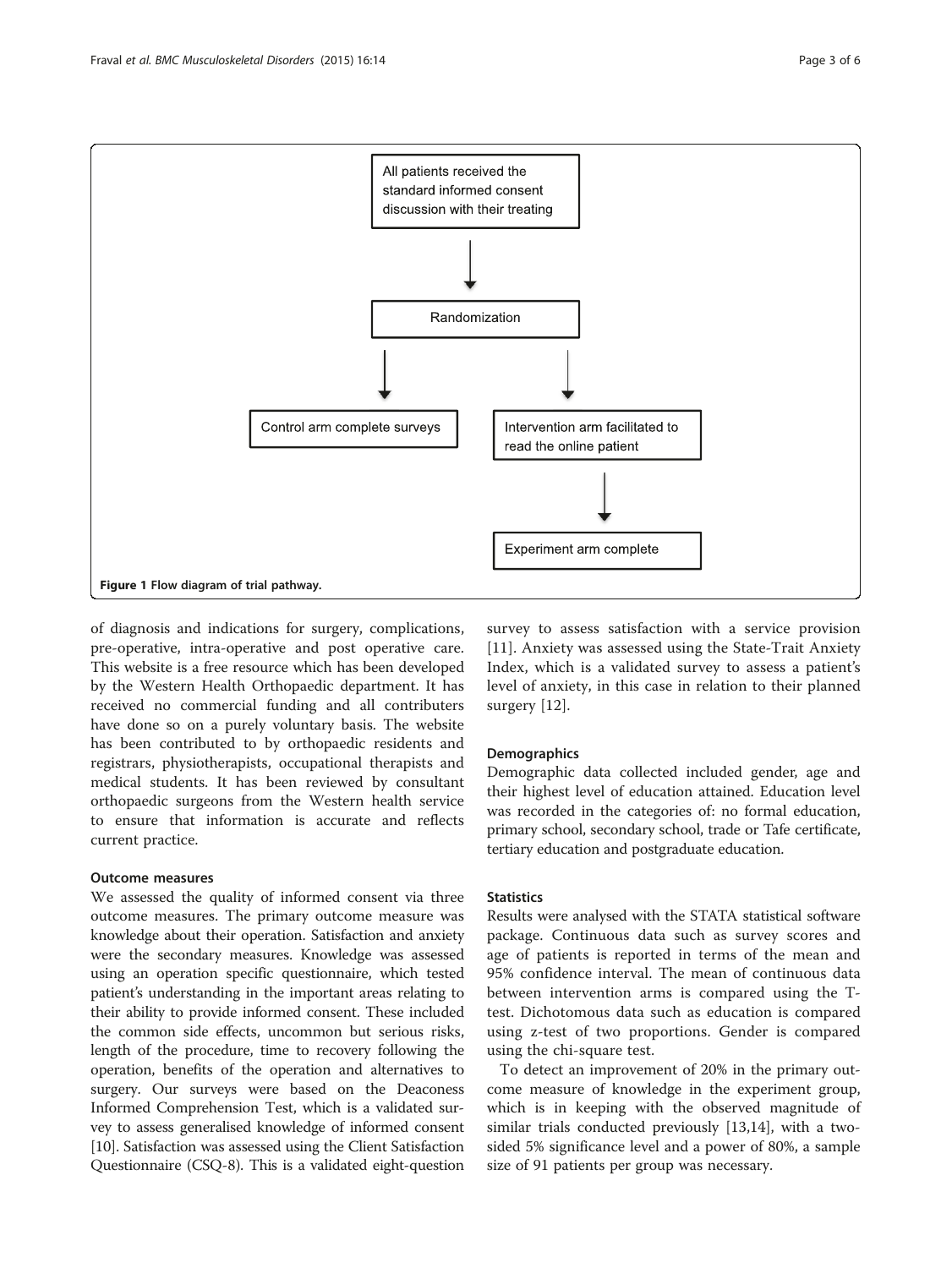#### Results

284 patients were assessed for eligibility. 42 patients were excluded due to not reaching the reading standard necessary to participate in the trial. 31 patients declined to participate in the study. 211 patients were randomised to participate in the trial. Randomisation resulted in 103 patients being allocated to the intervention arm and 108 to the control arm (Figure 2).

The average age of patients was 54.29 years in the intervention arm and 53.70 in the control arm. There was no clinically significant difference between the demographics of the two groups. Education level was distributed in a similar pattern between control and intervention arms with secondary school education being the most common level of education. There were no clinically significant differences between the education levels of the control and intervention arms. There was also no clinically significant differences in the distribution of operation received between the two arms of the study.

There was a clinically significant increase in patient knowledge for the intervention arm as compared to the control arm  $(p < 0.01)$ . Patients in the intervention arm, had an average score of 69.25% correct answers as compared to 47.38% in the control arm (Table [1\)](#page-4-0).

Satisfaction was also improved with a score of 20.59 in the intervention arm vs 19.71 in the control arm although not to the same significance level as for patient knowledge ( $p = 0.043$ ). There was no difference between the control and intervention arm relating to their anxiety scores ( $p = 0.195$ ).

### **Discussion**

Our study has shown that patient knowledge was improved by the use of a website designed specifically for

patient education.. Exposing patients to further information relating to the risks associated with a procedure did not increase their anxiety or fear of the operation. These results are consistent with previous studies which have shown consent augmentation through the use of written and online information to be an effective measure [\[1](#page-4-0)]. Multiple approaches have been utilised to improve informed consent for patients undergoing surgical procedures. The use of written information has been previously investigated and found to be beneficial [\[8](#page-4-0)]. This study builds on these findings and provides evidence that an online format is also an effective method of improving informed consent.

Over half the patient's attending the Western Health orthopaedic outpatient clinic already access the internet for information relating to their condition [\[15](#page-5-0)]. Unfortunately, websites frequently encountered via search engines are often not written at the appropriate reading level, of poor quality or financially biased [[16-18](#page-5-0)]. This undermines the use of patient directed online education and re-enforces the need for clinicians to be providing their patients with high quality online education resources.

Our study is the first RCT to examine the efficacy of a free online patient education tool designed for patients in a public hospital setting, providing consent augmentation for multiple surgical procedures conducted at a departmental level. Free online resources have the potential benefit of being a readily accessible resource available to general practitioners, surgeons and patients. This may allow for early referral to the website by primary healthcare practitioners before patients attend their specialist surgical outpatient appointment. This practice could facilitate reinforcement of consistent information throughout the surgical pathway from referral to

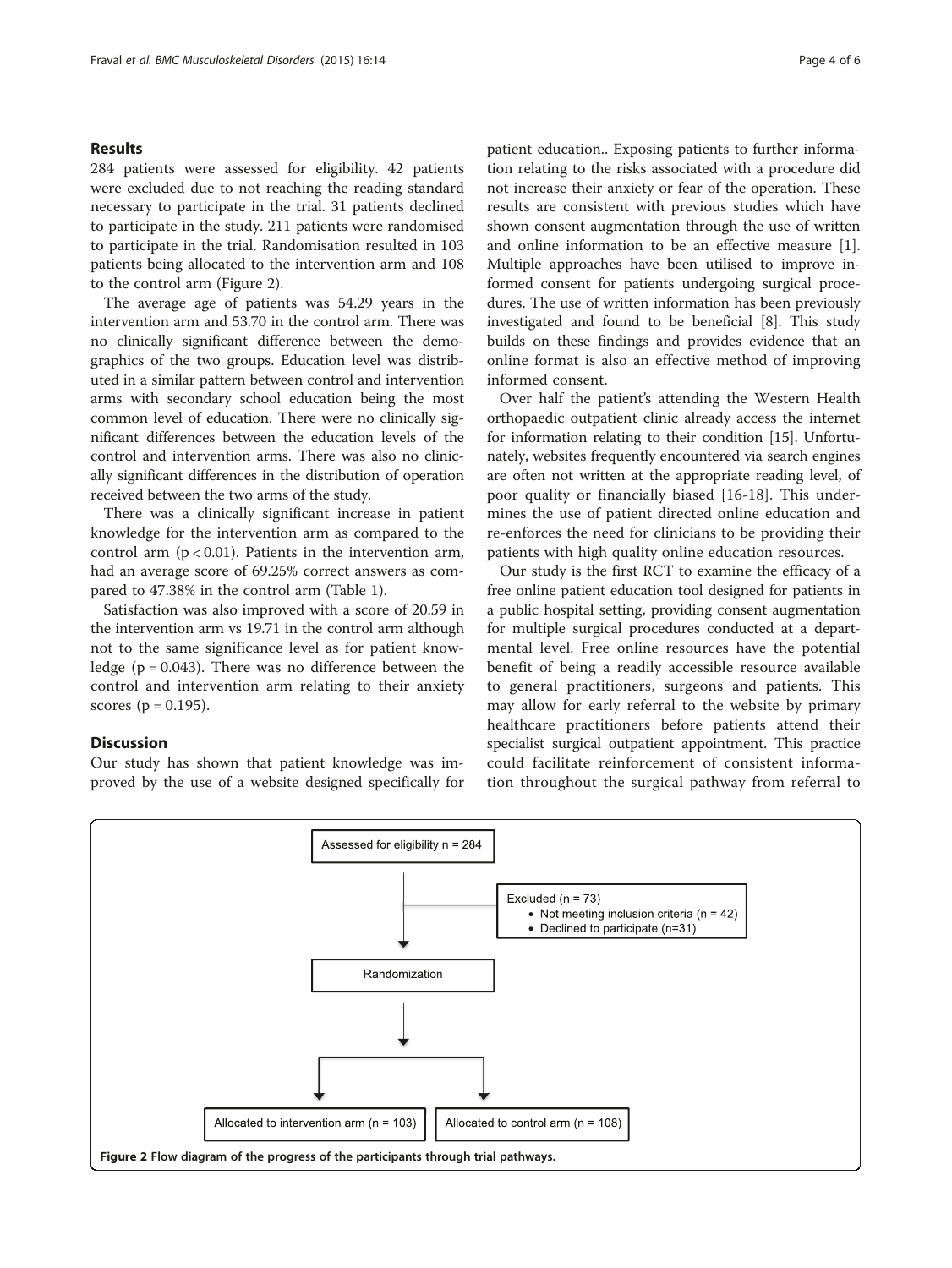<span id="page-4-0"></span>Table 1 Results for primary and secondary outcome measures

|                                                                                                                                                                                                                                                                                                                                                               | <b>Internet</b><br>$(n = 103)$ | Control<br>$(n = 108)$ | P value             |
|---------------------------------------------------------------------------------------------------------------------------------------------------------------------------------------------------------------------------------------------------------------------------------------------------------------------------------------------------------------|--------------------------------|------------------------|---------------------|
| <b>Outcome measures</b>                                                                                                                                                                                                                                                                                                                                       |                                |                        |                     |
| Knowledge (SD)                                                                                                                                                                                                                                                                                                                                                | 69.25% (14.91)                 | 47.38% (17.77)         | < 0.01 <sup>a</sup> |
| Satisfaction (SD)<br>(maximum score $= 24$ )                                                                                                                                                                                                                                                                                                                  | 20.59 (2.34)                   | 19.71 (3.76)           | $0.043^{\circ}$     |
| Anxiety (SD)<br>(maximum score $= 84$ )                                                                                                                                                                                                                                                                                                                       | 36.75 (12.19)                  | 38.98 (12.70)          | $0.195^{\circ}$     |
| $\alpha$ $\alpha$ + $\alpha$ + $\alpha$ + $\alpha$ + $\alpha$ + $\alpha$ + $\alpha$ + $\alpha$ + $\alpha$ + $\alpha$ + $\alpha$ + $\alpha$ + $\alpha$ + $\alpha$ + $\alpha$ + $\alpha$ + $\alpha$ + $\alpha$ + $\alpha$ + $\alpha$ + $\alpha$ + $\alpha$ + $\alpha$ + $\alpha$ + $\alpha$ + $\alpha$ + $\alpha$ + $\alpha$ + $\alpha$ + $\alpha$ + $\alpha$ + |                                |                        |                     |

<sup>a</sup>Independent samples – t test.

completion of the procedure. It may also allow patients to formulate informed questions to be clarified at their specialist appointment. This is a potential area of future research in the area of online patient education relating to orthoapedic surgical procedures.

When eliciting informed consent, clinicians tend to focus on communicating the specific technical risks relating to the planned procedure [\[19\]](#page-5-0). Whilst these risks may be of shared interest between surgeon and patient, other factors relating to consequences of a procedure such as pain, length of stay in hospital and time off work after the operation are often overlooked. This leaves many patients with the opinion that the primary function of the consent form is to protect the hospital, rather than prepare the patient for the operation [[20](#page-5-0)]. Patients are often left to discover their post-operative course in the days following their procedure rather than at the time of considering whether to proceed with the operation. Adequate information provision has broad benefits for patients, including increased satisfaction, reduced emotional distress, and reduced use of analgesia underlining the importance of effective measures to improve patient education [1]. It is possible that by directing patients to online resources both before and after being consented for elective orthopaedic procedures, some of these difficulties with preparing patients for their operations may be overcome. This however is not specifically addressed by our research and would be a potential area of focus for future research in this area.

The main limitation of this study is the lack of longitudinal follow-up to examine whether the improvement in knowledge is sustained. Previous studies have investigated longitudinal follow up of similar consent augmentation interventions and found that an improvement of knowledge at the time of intervention did have a longitudinal measured effect [3,13]. However there are heterogeneous results in this area, with other trials failing to show persistence of improvements [[21\]](#page-5-0). Given the heterogeneous nature of results in this area, further research could be carried out to determine the persistence of the observed effect on patient education using this intervention.

#### Conclusions

In conclusion we have shown that the use of a patient education website improves patient knowledge about their planned operation as well as satisfaction with the consent process. Exposing patients to additional web based information did not affect their anxiety levels relating to their planned operation. When considering possible methods of consent augmentation, online patient education tools should be considered as a viable option.

#### Competing interests

The authors declare that they have no competing interests. Some of the authors of this study did contribute to the patient education website being utilised. This includes Andrew Fraval, Andrew Fraval, Janan Chandranath, Yew M Chong, Phong Tran. None of the authors have benefited financially from either the website or this research in any way.

#### Authors' contributions

AF Participated in the design and implementation of the study as well as the statistical analysis for this investigation. He also wrote the manuscipt. JC Participated in the design of this study and contributed to the orthoanswer website. YMC Participated in the design of this study and contributed to the orthoanswer website. PT conceived of the study, and participated in its design and coordination. He also helped to edit the manuscript. LC provided assistance with data collection for this study and helped with the logistics of running the trial. All authors read and approved the final manuscript.

#### Acknowledgements

Shelley Westgarth-Nugent provided ongoing support for this trial and facilitated it to run within the western hospital orthopaedic department.

#### Received: 8 October 2014 Accepted: 15 January 2015 Published online: 07 February 2015

#### References

- 1. Kinnersley P, Phillips K, Savage K, Kelly MJ, Farrell E, Morgan B, et al. Interventions to promote informed consent for patients undergoing surgical and other invasive healthcare procedures. Cochrane Database Syst Rev. 2013;7:CD009445.
- 2. Mulsow JJ, Feeley TM, Tierney S. Beyond consent–improving understanding in surgical patients. Am J Surg. 2012;203(1):112–20.
- 3. Lavelle-Jones C, Byrne DJ, Rice P, Cuschieri A. Factors affecting quality of informed consent. BMJ. 1993;306(6882):885–90.
- 4. Raper SE, Sarwer DB. Informed consent issues in the conduct of bariatric surgery. Surg Obes Relat Dis. 2008;4(1):60–8.
- 5. Atrey A, Gupte CM, Corbett SA. Review of successful litigation against english health trusts in the treatment of adults with orthopaedic pathology: clinical governance lessons learned. J Bone Joint Surg Am. 2010;92(18):e36.
- 6. Schattner A, Bronstein A, Jellin N. Information and shared decision-making are top patients' priorities. BMC Health Serv Res. 2006;6:21.
- 7. Schenker Y, Fernandez A, Sudore R, Schillinger D. Interventions to improve patient comprehension in informed consent for medical and surgical procedures: a systematic review. Med Decis Making. 2011;31(1):151–73.
- 8. Orthoanswer website. [[http://www.orthoanswer.org\]](http://www.orthoanswer.org)
- 9. Arozullah AM, Yarnold PR, Bennett CL, Soltysik RC, Wolf MS, Ferreira RM, et al. Development and validation of a short-form, rapid estimate of adult literacy in medicine. Med Care. 2007;45(11):1026–33.
- 10. Miller CK, O'Donnell DC, Searight HR, Barbarash RA. The deaconess informed consent comprehension test: an assessment tool for clinical research subjects. Pharmacotherapy. 1996;16(5):872–8.
- 11. Nguyen TD, Attkisson CC, Stegner BL. Assessment of patient satisfaction: development and refinement of a service evaluation questionnaire. Eval Program Plann. 1983;6(3–4):299–313.
- 12. Barnes LLB, Harp D, Jung WS. Reliability generalization of scores on the spielberger state-trait anxiety inventory. Educ Psychol Meas Aug. 2002;62:603–18.
- 13. Cornoiu A, Beischer AD, Donnan L, Graves S, de Steiger R. Multimedia patient education to assist the informed consent process for knee arthroscopy. ANZ J Surg. 2011;81(3):176–80.